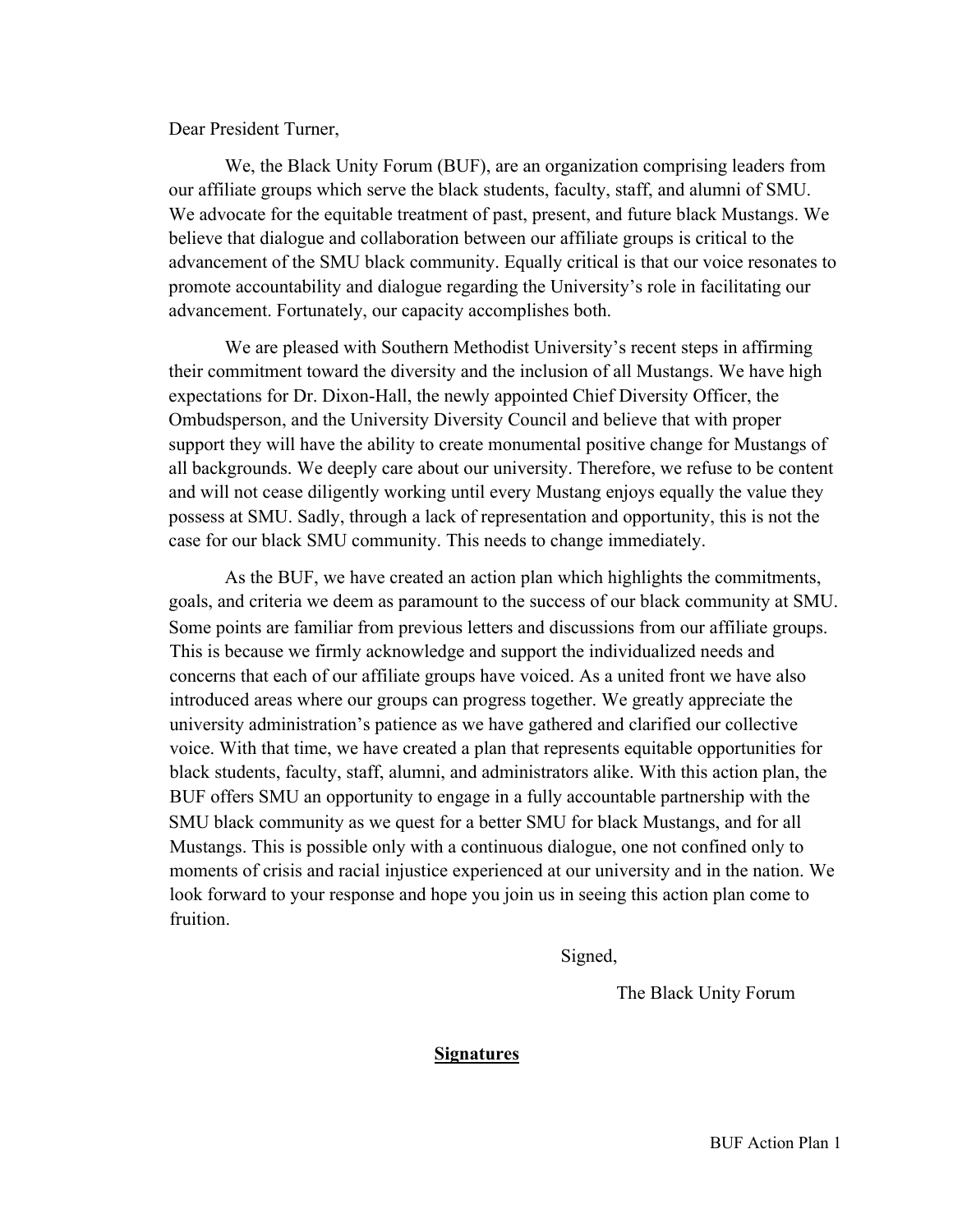**DocuSigned by:** X D4A4C10FECD495... Lexxi Clinton

DocuSigned by:

Emily Newsome X

President, Black Faculty and Staff Association **BUF Representative, Black Faculty** EA925D835691432...

DocuSigned by: asmine M Tobias X Jasmine Tobias

President, Black Alumni Board

**DocuSigned by:** X D6E3F3FF36974A1... Bri Tollie

President, Black Student-Athlete Committee Founder, Black Unity Forum

**DocuSigned by:** ku Arbuck X FB3EE3E2820941B...

President, Association of Black Students Vice President, Black Law Student Association

Sky Arbuckle

DocuSigned by:

<sup>l</sup>essica Dixon Weaver X

Dr. Jessica Weaver

**DocuSigned by:** nton Woods X

1FE84F9349604C7... Ashton Woods President, Student-Athlete Advisory Committee

**DocuSigned by:** enoymell X

374F4ED5092408. Avery Pennywell

# **Black Unity Forum (BUF) Expected Commitments**

- 1. Increased Transparency Between the Black Community and Administration;
- 2. Acknowledgement and Commitment to Continually Collaborate with BUF and its Respective Constituency Groups; and
- 3. Increased Recruitment and Service of the Greater Dallas community

# **Black Unity Forum Action Plan**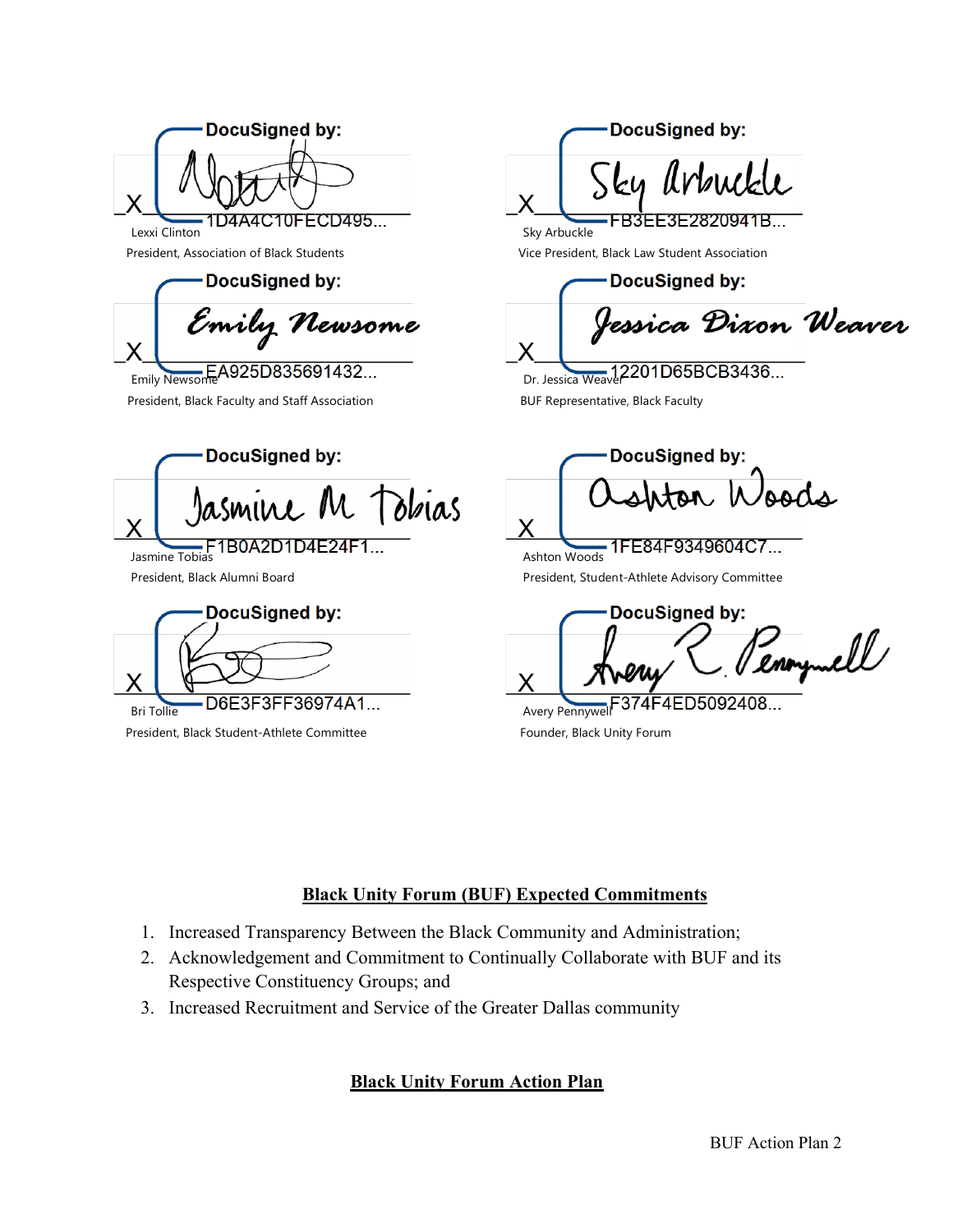#### x Goal 1: Increase University Accountability for Equitable Treatment of its Black Community

1<sup>®</sup> Hire a Chief Diversity Officer or Associate Provost for Diversity

- *Why this needs to happen*: The black faculty and staff need a senior administrative position to listen to and address diversity-related academic and workforce issues. This officer will be tasked with improving and expanding upon the recruitment and retention of diverse faculty and staff.
- *Expected funding*: Operational funding \$400,000/fiscal year (UM pg.678)

```
 Expected timeline: In progress as of August 12th, 2020
```
- ¾ Hire an Ombudsperson
	- *Why this needs to happen:* SMU faculty and staff should have a person who serves as an unbiased, confidential mediator to address interpersonal or work-related issues that arise between staff, faculty, supervisors, and/or the administration. Having an Ombudsperson will assist in providing agency to diverse staff, faculty, supervisors and/or administrators who have historically been marginalized and who are without recourse to address workplace problems. While maintaining the confidence of individuals, this person will be a critical resource in alerting our CDO about key systemic issues, bottlenecks, and university areas that are hostile to the inclusion and equity of people within our campus community.

*Expected funding:* \$80,000/year salary commitment

- *Expected timeline:* In progress as of August 12, 2020; Position filled by Fall 2021 with search committee comprising members of BUFaffiliate organizations
- ¾ Increase black representation in hiring practices across campus
	- *Why this needs to happen:* In order to change the culture of the university to be more inclusive, we recommend an intentional focus on increased diversity in hiring committees with specific attention to black representation. In addition, we suggest that hiring supervisors be precluded from serving as search committee chairs, and these committees be interdisciplinary whenever possible.
	- *Expected funding:* Deliberate time and effort
	- *Expected timeline:* Effective immediately
- ¾ Develop or revise written faculty tenure standards and departmental accountability processes where they do not exist or have not been updated within the past decade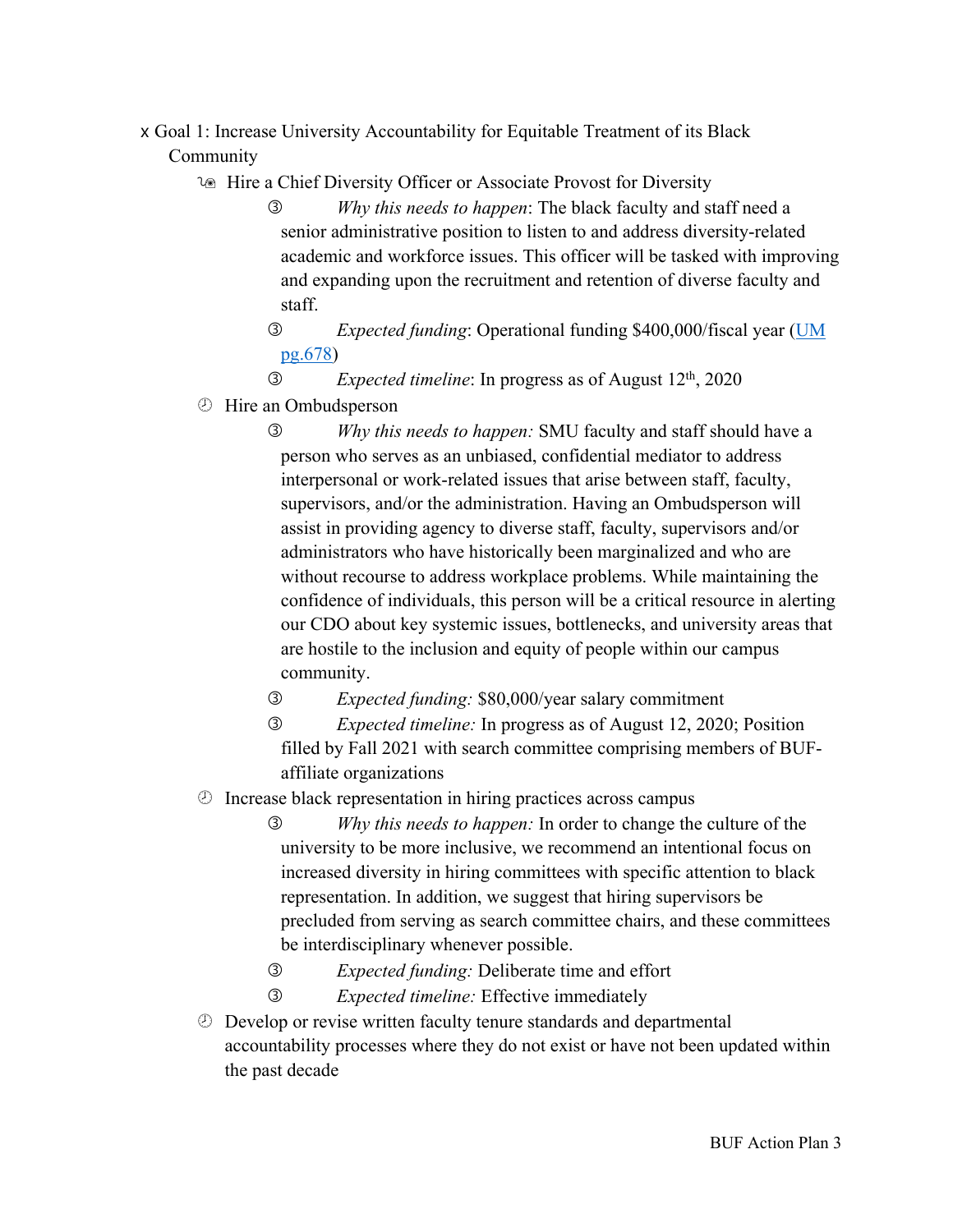- *Why this needs to happen*: The current process for becoming a tenuretrack professor and obtaining tenure at SMU is arbitrary and opaque. As a result, several black faculty members have either been denied tenure or left SMU entirely over the past thirty years, but especially in the last decade. Each loss makes recruitment and retention of new faculty and students increasingly difficult. We propose that the CDO and faculty work together to build a publicly accessible criterion which allow faculty from each department and graduate school to measure and justify their body of work toward obtaining tenure-track status and being granted tenure. Furthermore, a standard procedure and timeline needs to be established for department chairs and deans to refer to for the appointment of tenure committees along with the guidance provided from the committee to tenure-track faculty. The standardizing of this process will reduce bias or discrimination against minority groups and create a more level playing field for all faculty. (Reference)
- *Expected funding*: Deliberate time and effort
- *Expected timeline*: Spring 2021 with approval from CDO and diverse faculty
- ¾ Establish clear violation protocol against acts of racial discrimination in Student Code of Conduct and SMU Policy Manual
	- *Why this needs to happen*: SMU supports a Code of Conduct which outlines behaviors deemed inappropriate for our student body. SMU needs to amend this code to effectively reprimand and reform students who use their platform to promote hateful speech and actions toward diverse members of the SMU community. This can be achieved through both disciplinary and reformative consequences. Additionally, university policy needs to include specific language which hold its other constituents to the same standard as grounds for sanctions, up to and including dismissal, for faculty, staff and board members at all levels of the university. The consequences of enacting such behavior should be made transparent, as current language is sparse and vague. SMU's fight against racism and discrimination must be enacted as a university-wide effort, not a mere student concern.
	- *Acknowledgement*: We acknowledge that all members of the SMU campus community have freedom of speech, a constitutional right as specified in

the First Amendment. This freedom can be exercised in several capacities which include, but are not limited to, hate speech. This exercise of hate speech should be approached as a blatant lack of comprehension for critical social constructs, such as equality, diversity, and compassion.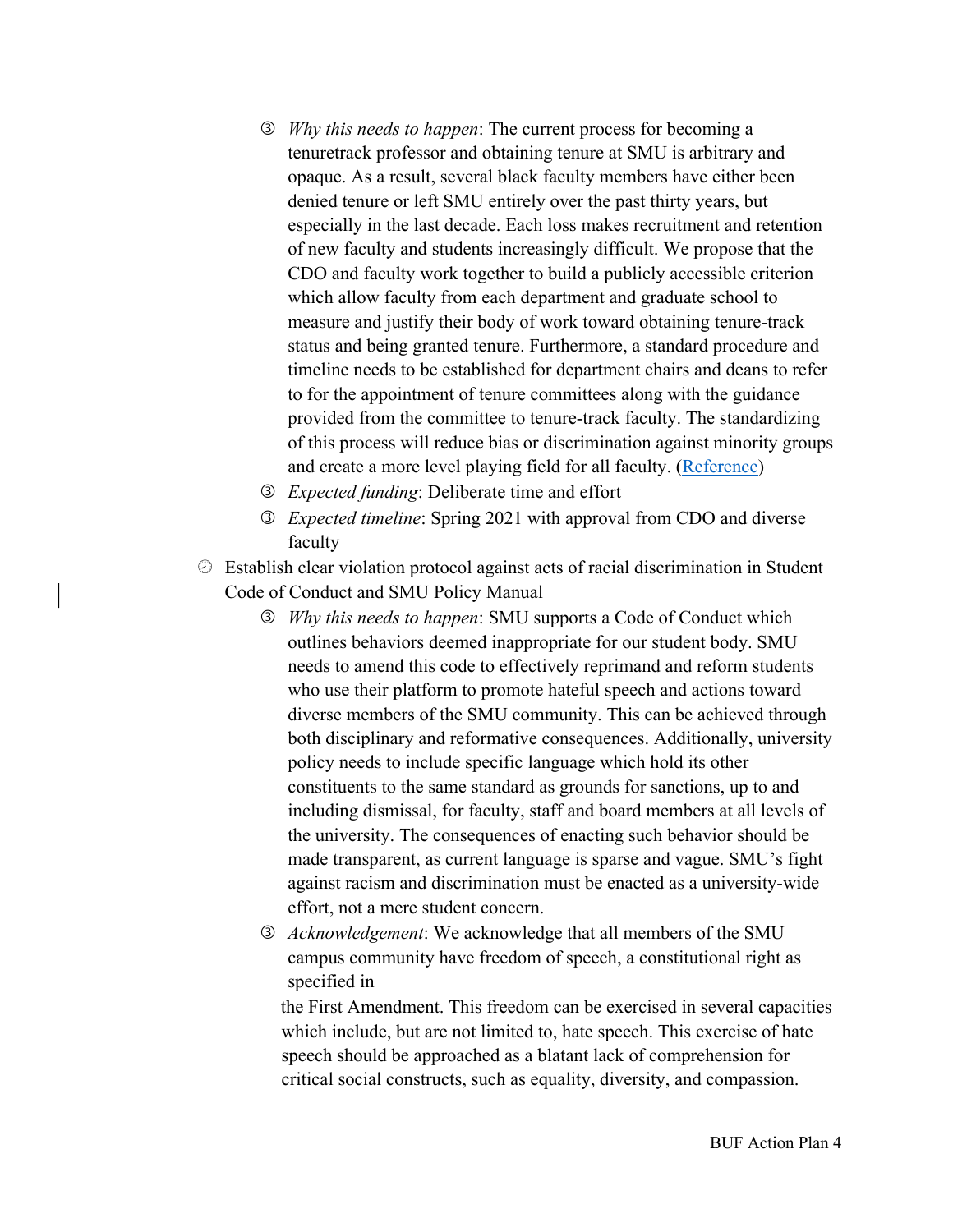SMU has an equal responsibility to persistently educate those who display social ignorance as it has to those who display academic ignorance, despite all SMU members' individual right to be socially or academically ignorant, if they so choose.

- *Expect funding*: Deliberate time and effort
- *Expected timeline*: Spring 2021 with approval from BUF
- $\circled{E}$  Establish mandatory cultural sensitivity training for faculty, staff and board members at all levels
	- *Why this needs to happen*: Cultural sensitivity training is currently not made mandatory for faculty, staff, trustees, boards, and committees at SMU. The current offerings made by the Cultural Intelligence Initiative (CIQ@SMU) are well below the standard of what we should expect from SMU. The training and framework of CIQ@SMU attempts to build intersectional dialogue between various minority groups. This initiative fails to build a foundation that listens to, comprehends, and addresses the specific needs and concerns of each individualized group. Without this foundation, all attempts of intersectionality lack substance. In light of this,  $CIQ@SMU$  needs to be replaced with an initiative that, while having elements of intersectionality, has a clear primary focus on building this foundation. With recent revelations made by black students about discriminatory actions and racial profiling, annual training needs to be provided, updated and mandated for all positions in order to make positive impact on black students' quality of life. This training should specifically include, but not be limited to, training on identifying micro-aggressions, as well as anti-racist bystander intervention training.
	- *Expected funding*: A researched financial investment to implement effective training inspired by other universities
	- *Expected timeline*: Fall 2021 with approval from Dr. Dixon Hall and **BUF**
- ¾ Creation of a Citizen's Review Board of the SMU Police Department
	- *Why this needs to happen*: Transparency in policing is critical as it maintains trust, safety, and accountability. Currently, incidents of profiling and racial discrimination by the SMU Police Department are reported to a state governing board. The current process to obtain SMUPD performance statistics is tedious and detached from the campus community. Creation of such a board would allow the SMU community a platform for clarity, comprehension, and accountability regarding the performance of the department and addressal of reports and complaints. This review board will furthermore increase transparency to the SMU community, and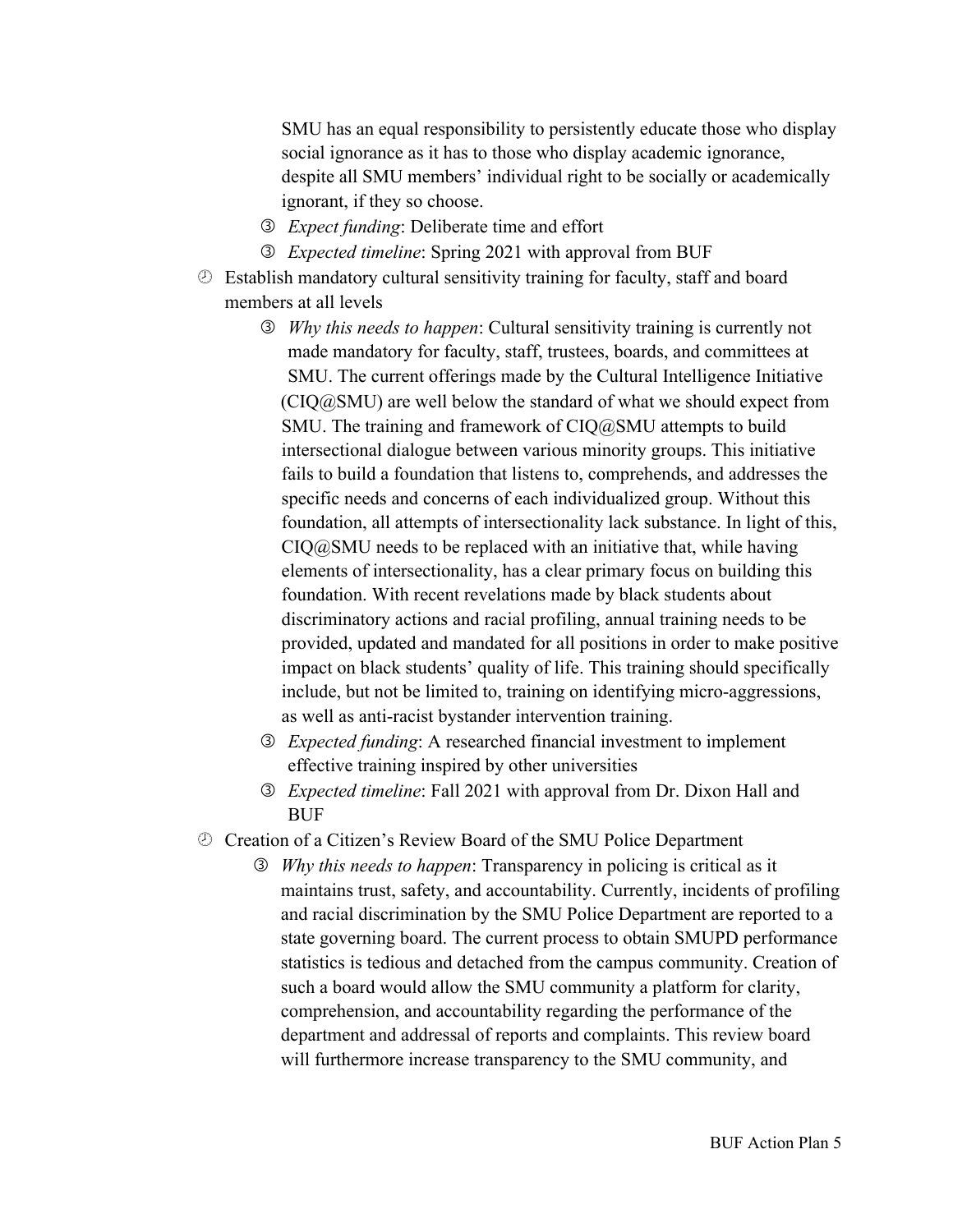specifically, the SMU black community. Such transparency would also encourage the reporting of racial profiling and other police misconduct.

- *Expected funding*: Deliberate time and effort
- *Expected timeline*: Spring 2021 with approval of BUF
- ¾ Establish staff townhall meetings with President Turner
	- *Why this needs to happen:* The needs of staff in higher education have historically been addressed behind every other constituency. Staff cuts have resulted in staff taking on additional responsibility, in many cases without additional compensation. Considering the climate of racial inequity that has been documented among people of color on our campus, the need for a forum in which black staff members have opportunity to present their concerns directly to President Turner, as well as to hear directly from administration will go a long way to support the message that we are seen as an integral part of the community. This constituency will never feel seen and heard until they are seen and heard in fact. Such a town hall meeting creates the opportunity for exactly that.
	- *Expected funding:* Deliberate time and effort.
	- *Expected timeline:* Fall 2020, to be reviewed for additional meetings after the initial Fall meeting*.*
- x Desired Outcomes
	- ¾ Increase efforts to recruit, promote and retain black tenure-track professors so they compose at least 10% of total university population of tenure-stream faculty.
	- $\circled{e}$  Reduction of reported racial profiling and discrimination by 50%.
	- $\circled{2}$  Improve campus quality of life for SMU black community x Goal 2: Increase Financial Aid and Work Compensation for SMU's Current and Future Black Community
	- ¾ Create an endowment for black students
		- *Why this needs to happen*: For SMU to compete with peer and aspirant universities for black talent, SMU needs to make an intentional financial effort to show prospective black students and families that they will be supported. There's significant ground to be made, especially within the state of Texas. (Reference)
		- *Expected funding*: University will both triple the current non-athletic aid and scholarship received by black students **AND** introduce a program where it matches funds raised by alumni, BLM at SMU, corporate sponsors, etc.
		- *Expected timeline*: Endowment made accessible to students by Fall 2023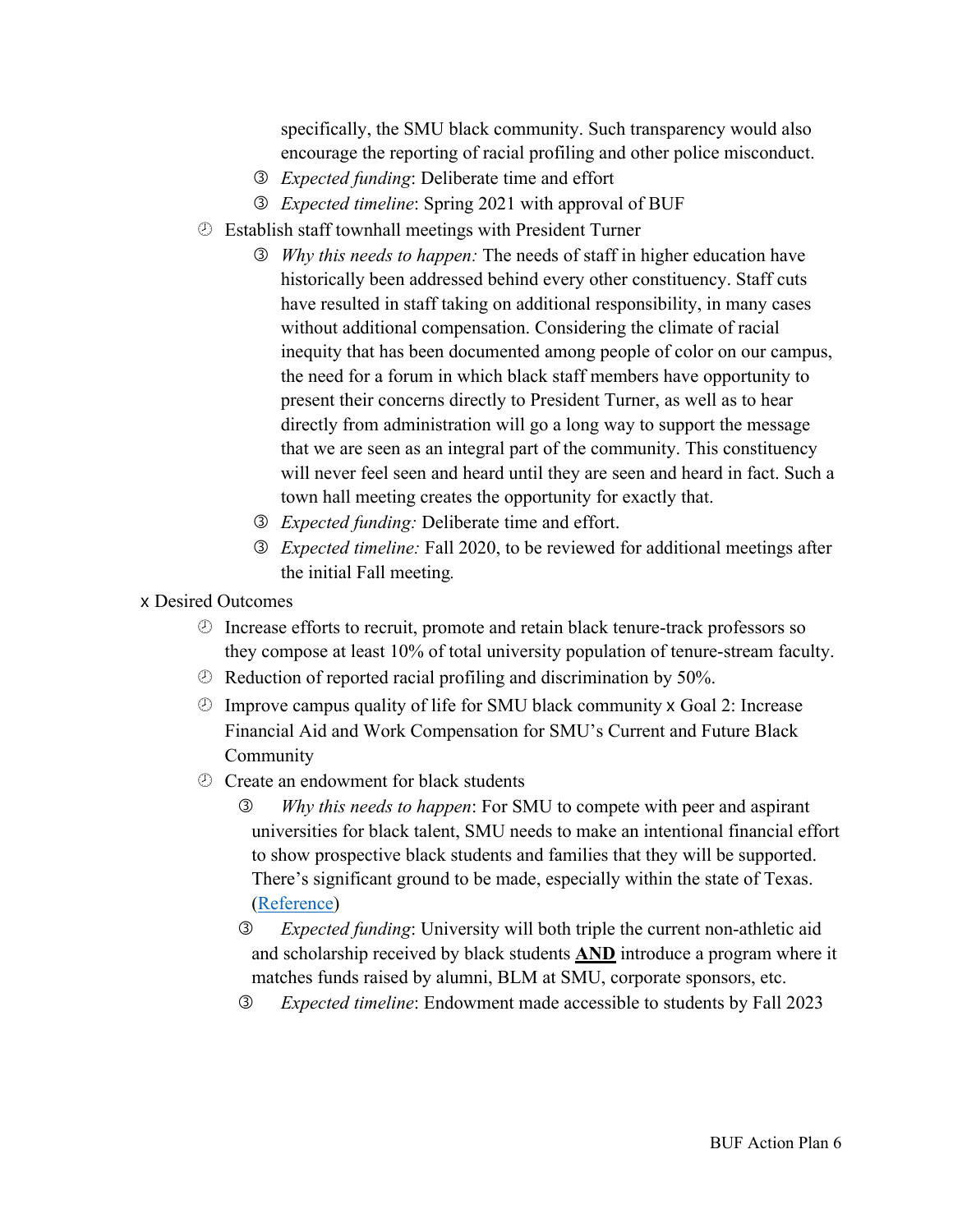Create a system and budget used to: 1) provide incentives for departmental recruitment and retention of black faculty and 2) create additional endowed chairs

- *Why this needs to happen*: SMU has half the percentage of black tenuretrack and tenured faculty compared to peer institutions and has a poor track record in their retention. We propose instating a unified faculty recruitment search process which includes training faculty search committees about racial, ethnic, and gender bias.
- *Expected funding*: \$10,000,000; \$8-10M Endowment
- *Expected timeline*: Fall 2021 Spring 2026
- ¾ Increase the compensation of faculty members working on inclusion-focused initiatives
	- *Why this needs to happen*: Women and people of color are commonly asked to engage in more frequent and extensive service compared to their peers, usually without consideration to their compensation or career progression. SMU must create a university standard to provide additional compensation to faculty and staff that work on committees and other initiatives that promote opportunities for women and people of color. This work positively addresses a direct need of the university without providing mutual benefit to faculty members in advancing their scholarship or competitiveness toward promotions or tenure. Similarly, the critical equity work of staff who go above and beyond their responsibilities is lacking in overall recognition and consideration for advancement or promotions. Therefore, in the absence of such benefit, this work warrants financial compensation.
	- *Expected funding*: \$200,000 \$225,000
	- *Expected timeline*: Summer (June) 2021 ¾ Introduce a No Loan Assistance Program
	- *Why this needs to happen*: SMU needs to work toward attracting and retaining students from diverse economic backgrounds. One consistent theme for a lack of retention is a lack of financial assistance. SMU needs to commit to Pell Grant and low EFC students beyond the scope of the Mustang Scholars Program. Additionally, we have peer and aspirant universities with similar programs and policies installed. (References: Peer, Peer 2, Aspirant)
	- *Expected funding*: \$1,000,000/year to families with an annual gross income of <\$70,000
	- *Expected timeline*: Fall 2022

x Desired Outcomes

 $\mathcal{O}$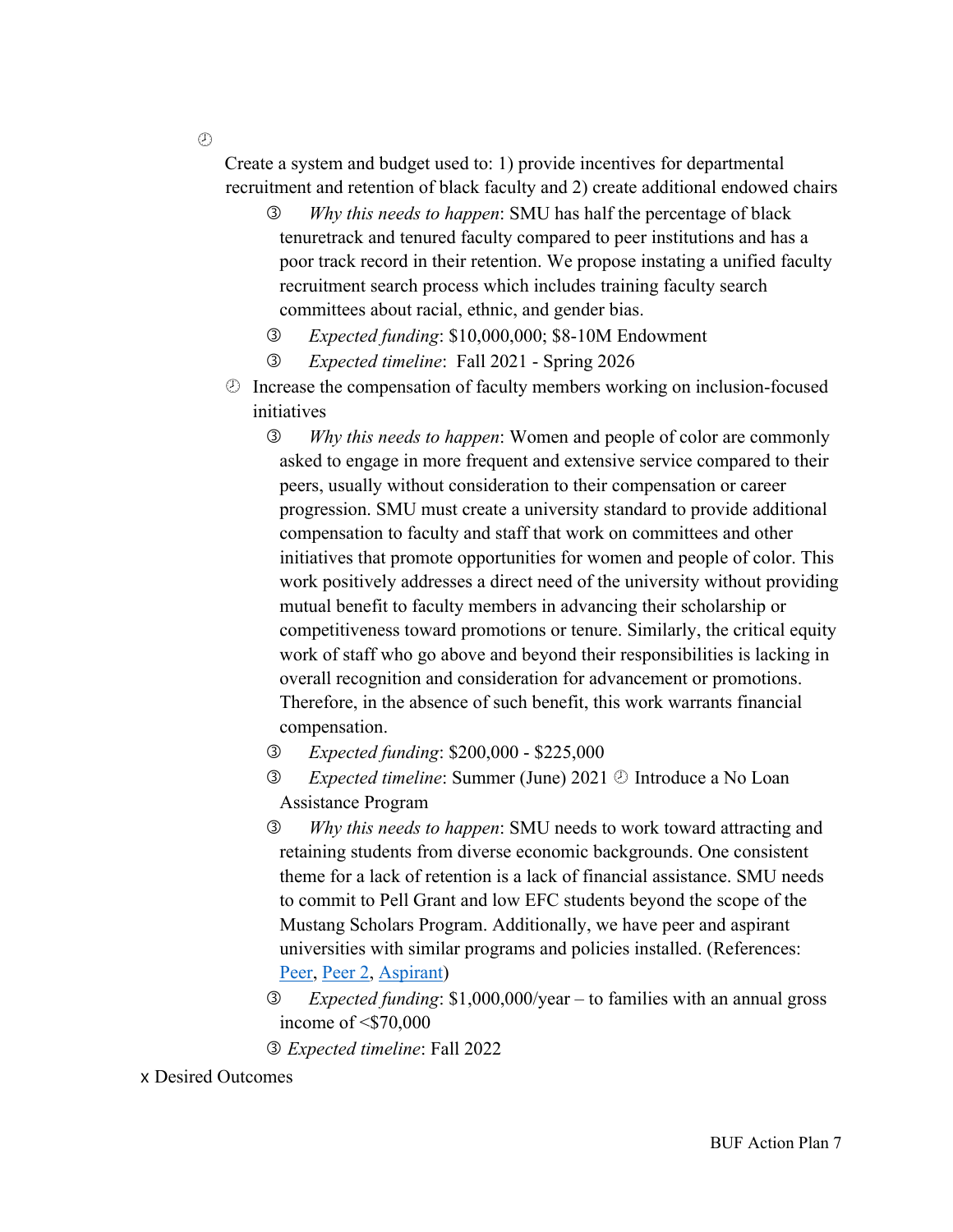- $\mathcal{O}$
- $\circled{2}$  Increase of black student population in all schools of study until total population reaches 12%

Increase 5-year graduation rate of black first-year students enrolled in SMU by 50%

x Goal 3: Increase Opportunities for Success Offered by SMU to its Current and Future Black Community

### ¾ Establish clear career paths for staff to increase retention of black staff

- *Why this needs to happen*: SMU has lost talented staff of color over the last several years because they could not see a path for promotion. This lack of clear career progression opportunities combined with a culture of racial inequity, creates self-inflicted employee turnover. In order to retain talented resources, clear career paths should be established, beginning with employee onboarding, equitable professional development opportunities and clear and consistent performance expectations for all categories of staff.
- *Expected funding*: Deliberate time and effort
- *Expected timeline*: Fall 2021
- ¾ Establish a paid internship and mentorship program for black students
	- *Why this needs to happen*: Several black students are disadvantaged in obtaining meaningful internships in their fields of study due to a lack of financial compensation for the time spent contributing to the company. SMU needs to offer financial scholarship and incentives for black students to seek opportunities they would benefit from but normally not seek out due to cost. This would also be partnered with a mentorship program between ABS and the Black Alumni of SMU who can utilize their experience to better prepare students and connect them with corporate sponsors.
	- *Expected funding*: \$300,000/year (20 students/semester, ~15 weeks/semester, 20 hours/week, \$25/hour) - funding can come from the university or corporate sponsors wanting to invest in black students *Expected timeline*: Fall 2021
- ¾ Increase representation in pivotal meetings for students and BUF
	- *Why this needs to happen*: To promote partnership, continuity and transparency between the administration and the SMU black community. One student representative should not be expected to have the capacity to both make meaningful contributions to discussions/proposed actions and disperse important information to the at-large SMU black community. SMU needs to commit to involving black faculty and staff representatives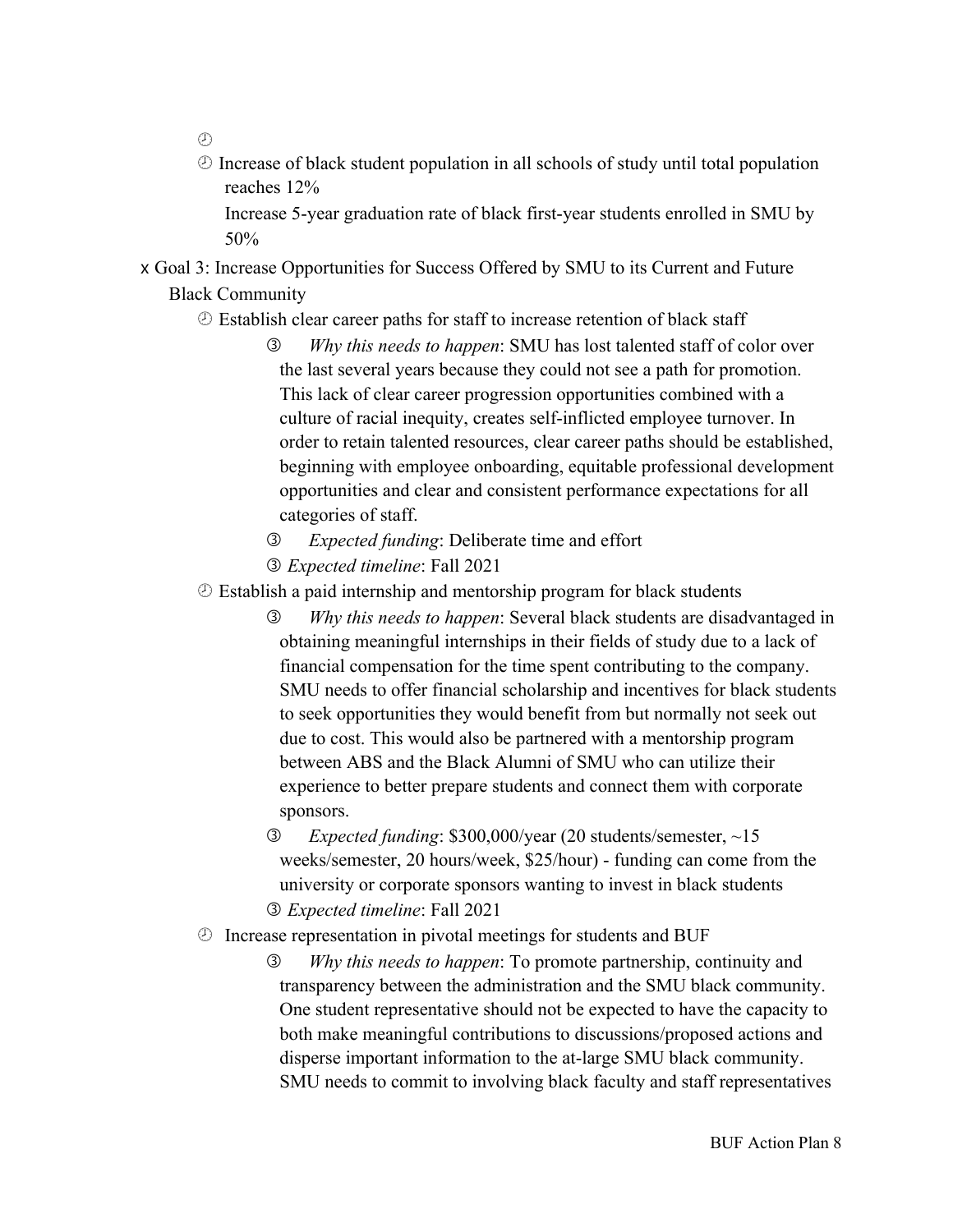in relevant meetings along with always having multiple student representatives involved at a time.

- *Expected funding*: Deliberate time and effort
- *Expected timeline*: Effective Immediately

Create a new SMU multicultural admissions recruitment program

 *Why this needs to happen*: In addition to showing black and other minority students that they are supported financially, SMU needs to personally identify the on-campus resources and supportive faculty and staff that will guide them through this 4+ year journey. SMU is more than willing to wine and dine premier students to raise the academic and leadership standard through Interview Weekend for its President's and Hunt Scholars. SMU needs to host a similar event to invite 150-200 academically excellent students of color with a special focus on Texas students, and a minimum of 30% black students. (Reference: **Aspirant 1**, Aspirant 2)

 *Expected funding*: A researched financial investment based on comparable offerings + appropriate reimbursement toward student hosts/participation *Expected timeline*: Spring 2023

¾ Start a black student/alumni summit sponsored by SMU

 *Why this needs to happen*: This summit would allow black students and alumni from different fields of study and graduation years to biennially network with one another and collaborate on how to create a sustainable impact on the SMU community, both black and at-large. This would grant an opportunity to bring awareness to the scholarship and impact that black faculty have made in fields of study relevant to the breadth of career interests that our alumni and student possess. This would also be a strategic opportunity to invite black prospective students during the summit to participate and connect with some of the campus community that they would interact with should they matriculate at SMU. (Reference)

- *Expected funding*: \$75,000-\$100,000/ biennial summit
- *Expected timeline*: Fall 2022

### x Desired Outcome

- $\circled{1}$  Improve access and create more opportunities to facilitate the matriculation of black talent at all levels of our campus community
- x Goal 4: Increase Black Student-Athlete Equity and Involvement in the General Student Population
	- ¾ Create a mandatory racial inequality and implicit bias workshop specific to SMU

 $(1)$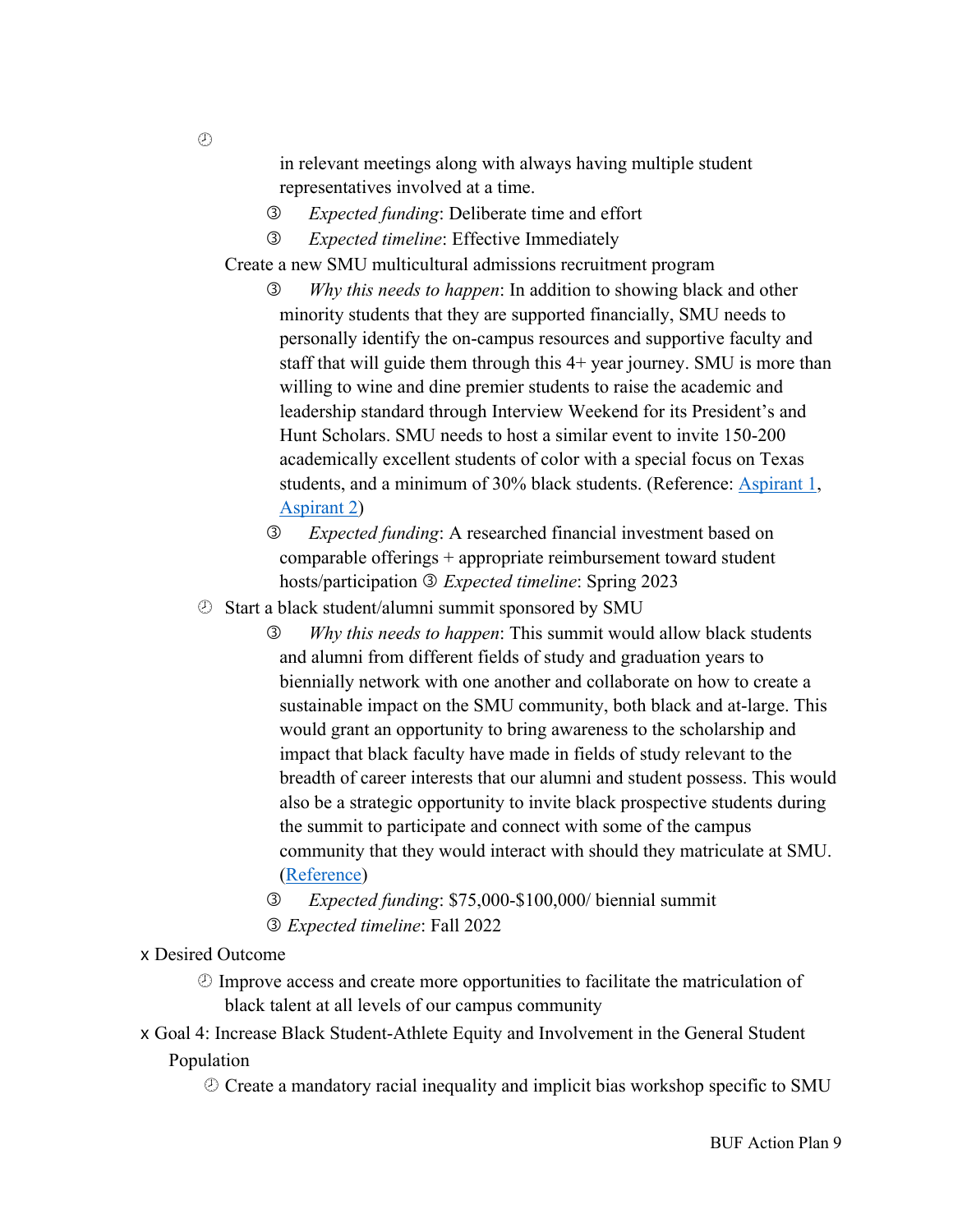$\odot$ 

# Athletics

 *Why this needs to happen*: Currently, there is no mandatory cultural sensitivity training for student-athletes. Student-Athletes are recruited domestically and internationally to work together in a highly competitive, high stress environment. With recent revelations made by black students about discriminatory actions and racial profiling, it is more important than ever that all student-athletes understand the perspectives and experiences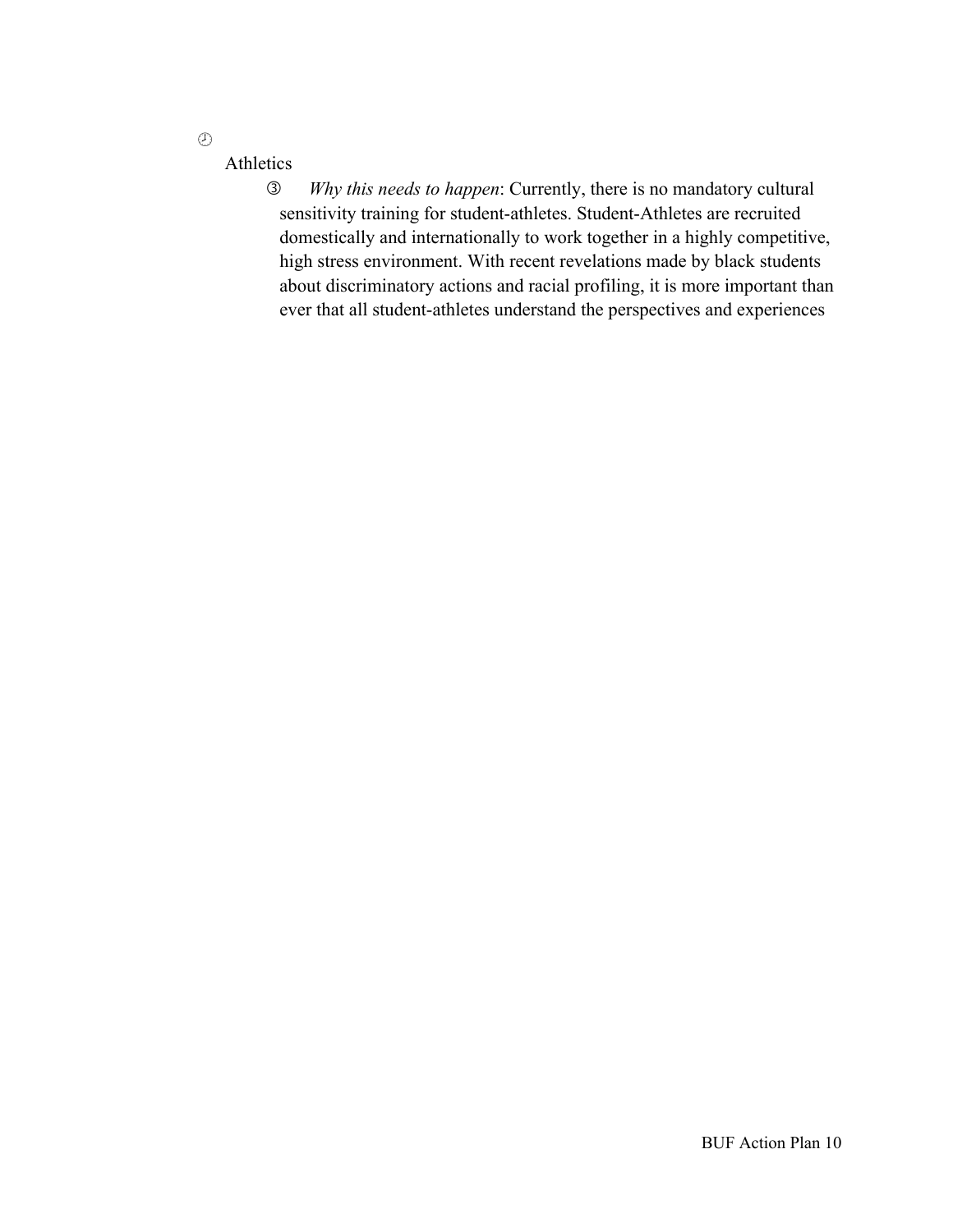of their peers, especially those who are black, indigenous, or people of color. A mandatory training/workshop will develop a supportive community and encourage open and honest dialogue throughout the department. This training should specifically include, but not be limited to, training on identifying micro-aggressions, anti-racist bystander intervention training, and intersectionality. The training should begin in larger group settings before moving into smaller groups to encourage active participation.

- *Expected funding*: A researched financial investment based on comparable offerings at peer and aspirant institutions *Expected timeline*: Fall 2021
- ¾ Establish opportunities for SMU Athletics to serve the greater Dallas community
	- *Why this needs to happen*: Currently, an overwhelming majority of SMU's athletic outreach and community service is limited to the neighboring Park Cities of Dallas. As SMU is working to become "Dallas's Team," their service should instead have an impact on their Greater Dallas community. Furthermore, since the Park Cities can be identified as an affluent area of Dallas, student-athletes fairly evaluate that some of their service could have a greater impact in areas of need within Dallas. SMU Athletics has built a platform to create positive change for the Dallas community as a whole and their service should reflect this capacity. Additionally, service opportunities should not be segregated by specific sport affiliations since we are an SMU Mustang community before members of our respective sports.
	- *Expected funding*: Deliberate time and effort
	- *Expected timeline*: Fall 2021
- ¾ Hire a black mental health professional for student-athletes
	- *Why this needs to happen*: Currently, the only mental health professional dedicated to student-athletes is Dr. Ally Wade, a white woman. While Dr. Wade does an amazing job, there are noticeable disconnects when black and other minority athletes' shared experiences are missing the needed empathy only a fellow minority can offer. As recent tragedies highlighted through #Black@SMU have shown, the black experience can be uniquely burdensome, especially on the SMU campus. The student-athlete experience is high pressure, high stress, and requires a large time commitment, making their experience at times even more difficult. They deserve a mental health professional who looks like them, can relate to their lived experience, and has a time schedule catered to fit their needs.
	- *Expected funding*: \$60,000/year salary commitment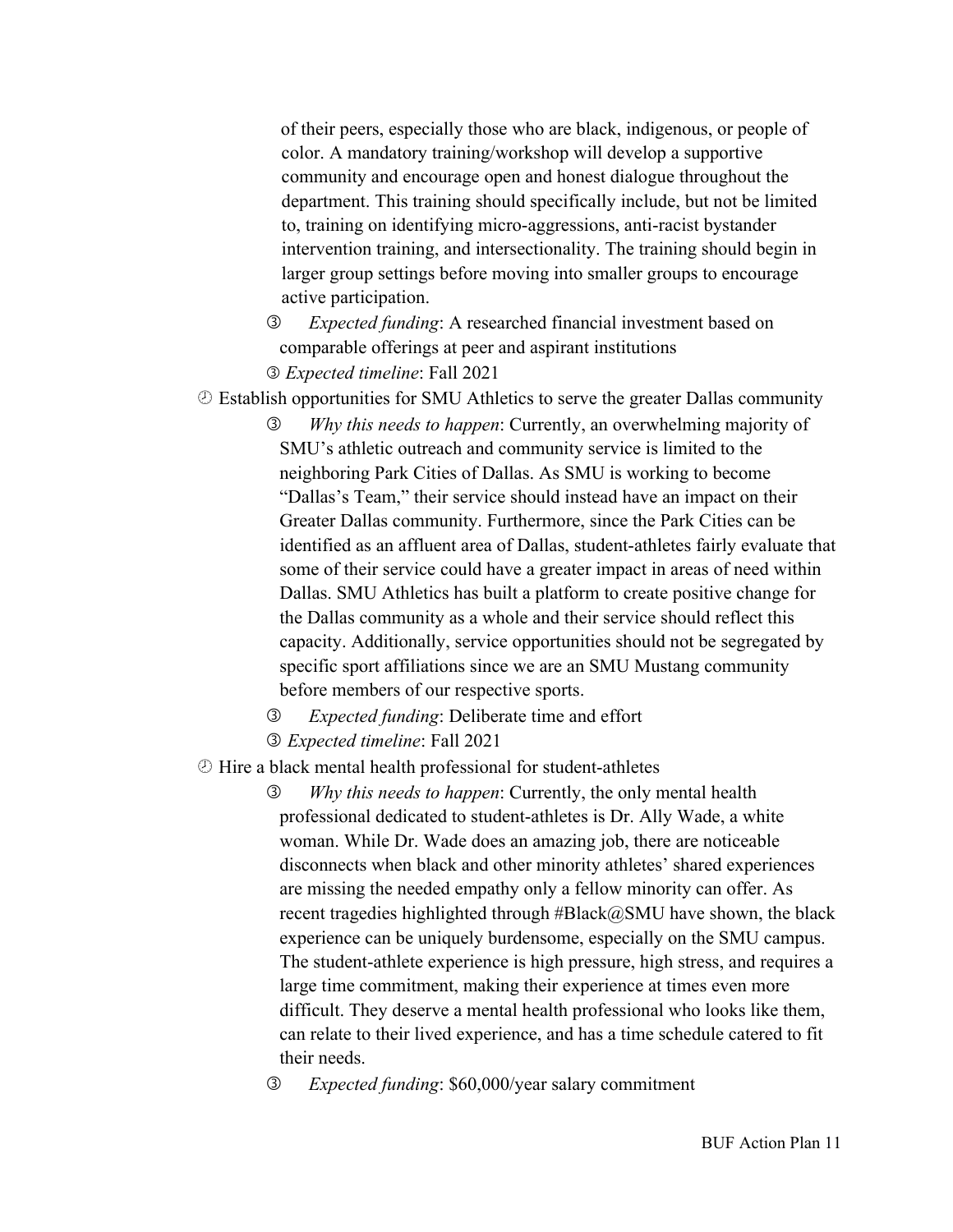*Expected timeline*: Fall 2021

- ¾ Create access to educational classes for student-athletes
	- *Why this needs to happen*: It is the responsibility of SMU Athletics to cultivate an environment that will enrich the lives of their student-athletes, help them develop a personal identity which reaches beyond athletics, and prepare their student-athletes for life after sport. To fulfill this duty, SMU Athletics should implement educational classes including, but not limited to financial literacy, voter education, and career development with focuses in interview preparation, branding, and networking.
	- *Expected funding*: A researched financial investment based on comparable institutional offerings
	- *Expected timeline*: Fall 2021, added urgency on Voter Education
- ¾ Mandate Election Day as a day off for all athletic teams
	- *Why this needs to happen*: Before their obligations to the university, student-athletes have civic duties as citizens to their respective country. For most SMU student-athletes, they are citizens of the United States which holds presidential elections every four years on the first Tuesday of November. To minimize conflict between these responsibilities, SMU Athletics administration must mandate that coaches allocate a day off on Election Day to allow for student-athletes to act upon this civic duty. If a team scheduling conflict occurs on Election Day, an early voting day may be set aside as an alternate with team approval.
	- *Expected funding*: Deliberate time and effort
	- *Expected timeline*: Effective immediately
- ¾ Cease the stifling of student-athletes' academic breadth and opportunity for the sake of scheduling simplicity
	- *Why this needs to happen*: Currently, many student-athletes, and particularly those who are people of color, are pushed into majors such as Applied Physiology and Sports Management (APSM) in order to accommodate their rigorous practice schedules. Student-Athletes are not given the opportunity to explore their academic interests. At times, they are discouraged from more demanding majors for the sake of their athletic commitment. This stifles the ability of student-athletes to fully realize their academic goals and desires, thereby diluting their SMU diploma. No student-athlete, regardless of sport or scholarship status, should have his or her academic opportunity diminished for athletics.
	- *Expected funding*: Deliberate time and effort
	- *Expected timeline*: Effective immediately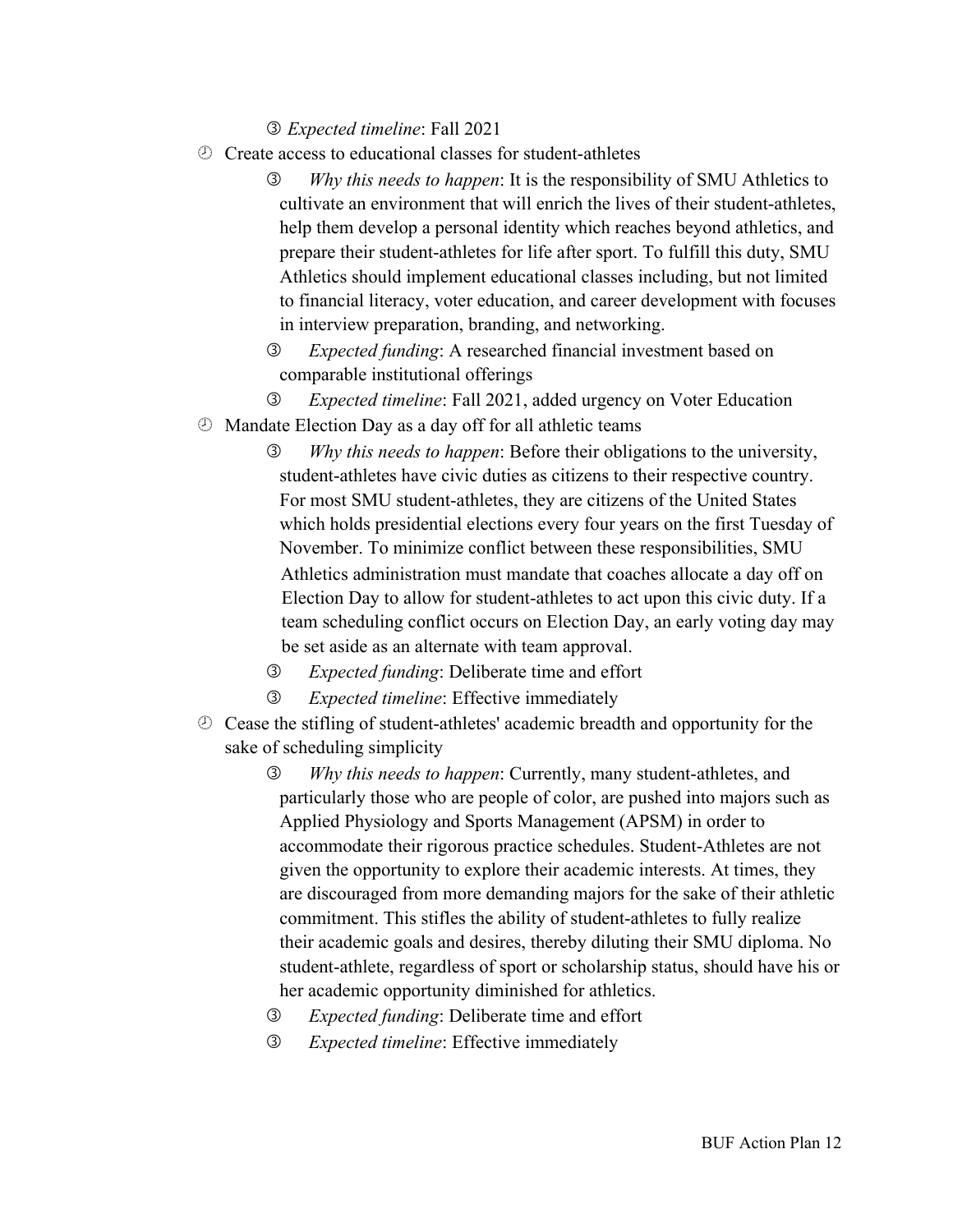- ¾ Enforce a zero-tolerance policy for racist behaviors in academic or athletic settings
	- *Why this needs to happen*: We echo the language established under the above point entitled "Establish clear violation protocol against acts of racial discrimination in Student Code of Conduct and SMU Policy Manual." Reprehensible, offensive language should not be tolerated in any parts of our institution. To that point, we desire that the amended code of conduct which should target racist language and behavior for appropriate consequences include not only SMU student-athletes and Athletics staff at all levels, but also to include University donors. University donors have a particularly visible presence on and off the SMU campus, and their behavior should reflect that of the culture that we hope to create. In order to be effective, this must include student-athletes, staff at all levels, and donors.
	- *Expected funding*: Deliberate time and effort
	- *Expected timeline*: Effective immediately
- ¾ Create a space for the fellowship of student-athletes beyond study-hall requirements, as well as, opportunities to connect with student-athlete alumni
	- *Why this needs to happen*: Student-athletes are currently not given intentional opportunities to meet, socialize, and support student-athletes from other athletic teams. This goes beyond watching other studentathlete's athletic events, which are high intensity environments which focus on their roles as performers instead of their depth as people. In order to truly foster a supportive and tight-knit, wholistic athletic community, there needs to be a space and/or events which have the primary agenda to allow student-athletes to socialize and familiarize themselves with their peers. Furthermore, there is a wealth of knowledge and wisdom that our student-athletes are currently underutilizing in their alumni network. Athletic teams need to better foster relationships with their alumni to give current student-athletes the ability to connect with and learn from those who came before them.
	- *Expected funding*: A financial investment in a new or repurposed space for the primary focus of student-athlete fellowship, Deliberate time and effort
	- *Expected timeline*: Implemented by Fall 2021

x Desired Outcomes

¾ Create a more welcoming culture for black student-athletes within the SMU Athletic Department